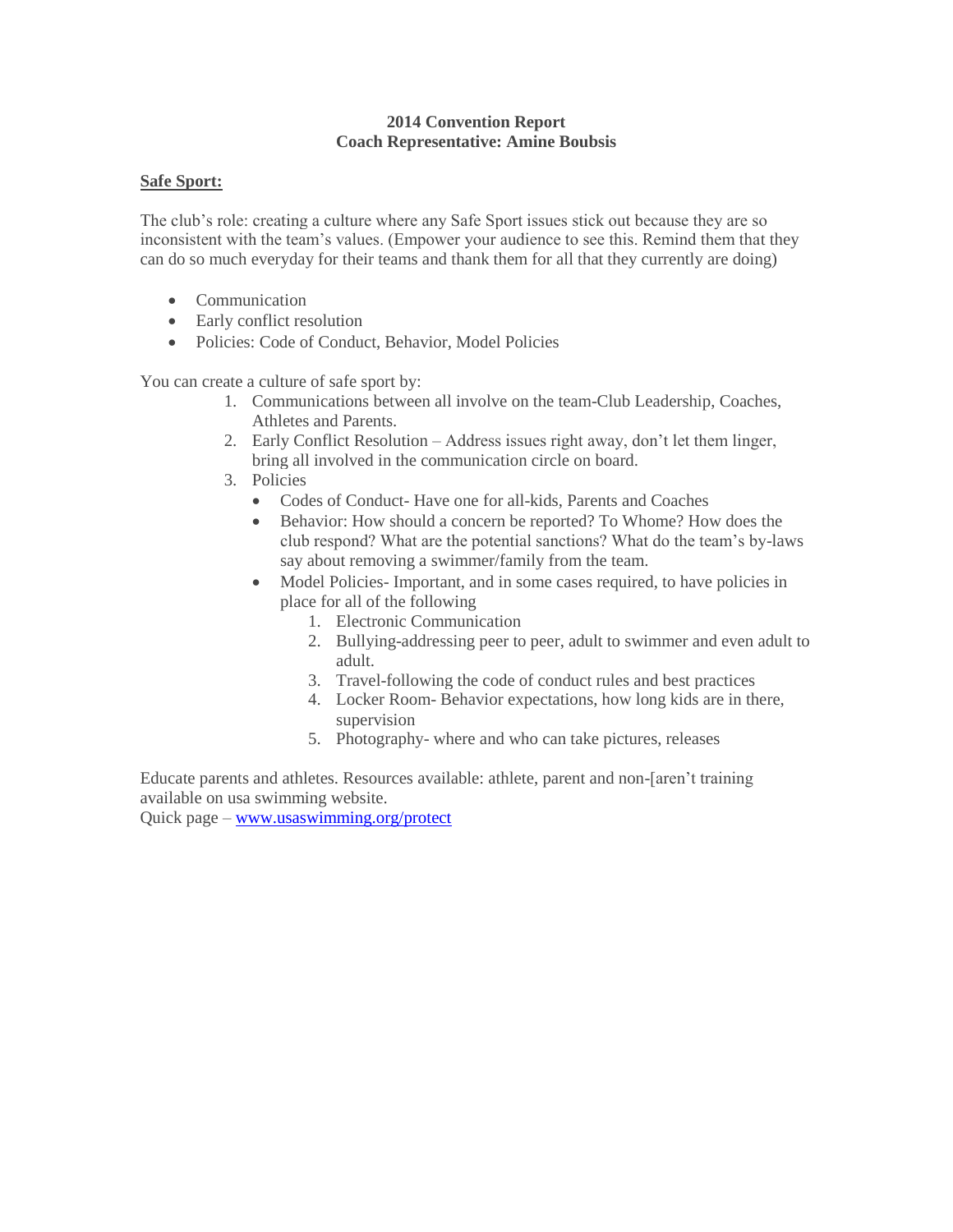### **Developing Higher Character Swimmers & Teams Workshop**

YOTA Swim Team

- Academics
	- o Scholastic All American
	- o Honor roll
	- o Special academic awards/recognition
		- ex. Spelling bee, science fair
	- o All information gets published on the website and team site/ newsletters
	- o Academic tutor options on each site
		- Part time coaches offer to tutor athletes
		- Athletes come early or stay late after practice
- Social responsibility
	- o Stroke clinics led by senior athletes for community
		- **•** create family atmosphere
	- o We build people campaign- \$50,000 through donations/ swimathon
		- YMCA thing
		- Free swim lessons, camp
		- Inter-squad meet-family driven donations and participation
	- o Swim Across America
	- o Variety of community service activities
		- Quarterly activity
		- **Impactful-** brown bag ministries
		- **Teaching-Baker of the Day**
		- Must complete "x" community service hours in order to compete at Y-Nationals, Juniors/Seniors and Trials
- Healthy living
	- o Elite level performance- make smart decisions
	- o Jennifer Brunelli
		- Head nutritionist for the Panthers comes to talk
	- o Education regarding smoking, drugs, and alcohol= zero tolerance
- Youth development
	- o Guest speakers
		- Bailey O'Brien (highly recommended if you are looking for a speaker)
			- <sup>D</sup> Diver at BU
			- Incredible speaker, beat cancer 3 times
			- □ [http://www.baileyobrien.com](http://www.baileyobrien.com/)
		- Dave Denniston
		- Jason Ramsden
	- o Bead Incentive Program
		- First day of practice every athlete gets string
		- Different beads for different things
			- <sup>D</sup> Performance
			- Good teammate
			- <sup>D</sup> Learn a new skill
			- More about character base than performance
		- Having beads is a sense of pride for younger kids (12 and under)
		- **YOTA Team Award**
- Faith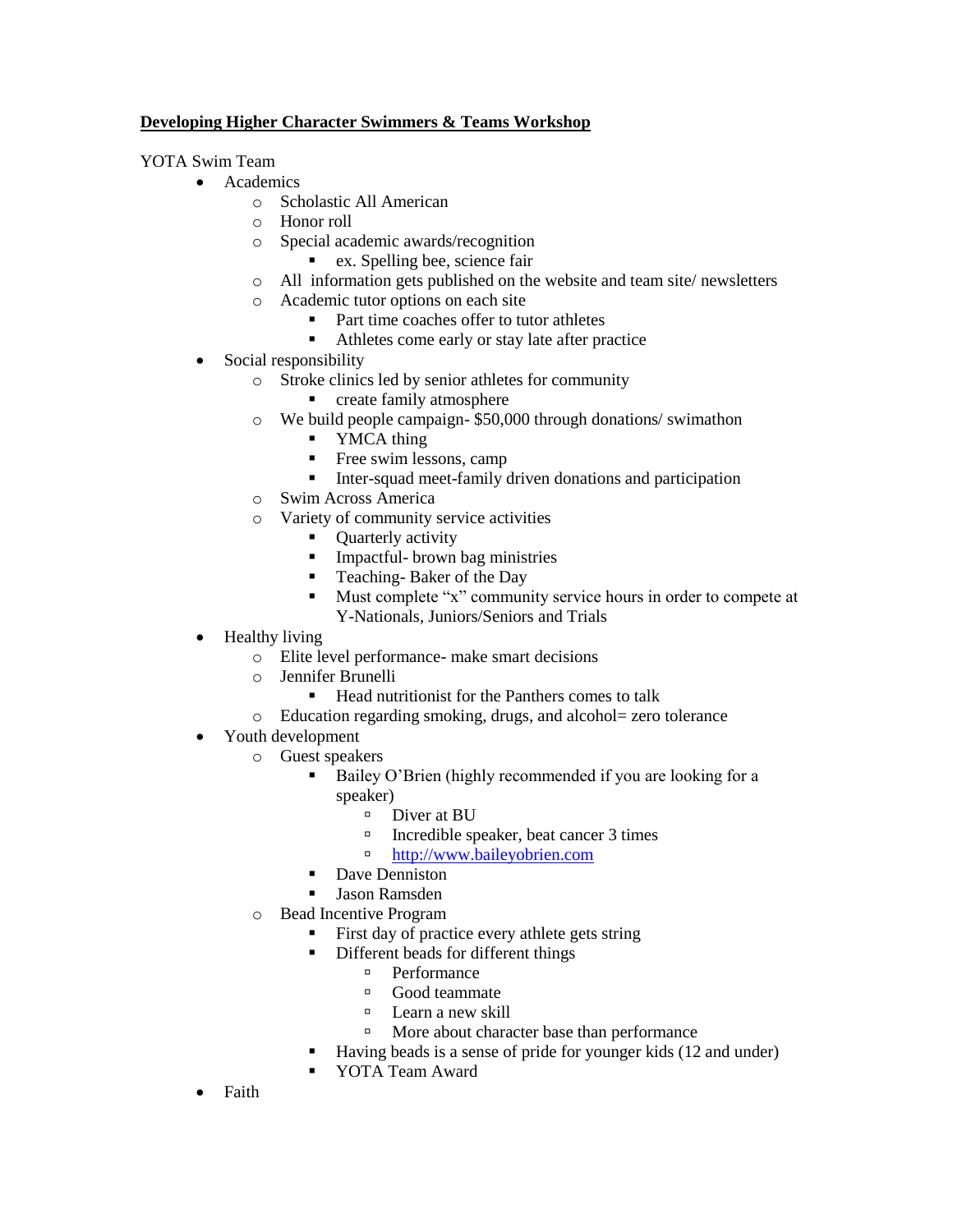- o Christian principles are caring and inclusive, we are respectful of various expressions of religion
- o Believe in something bigger than themselves
- o Development of spirit, mind and body
- o Explore your faith and spiritual matters- part of the process
- o Not about religion
- The handshake
	- o Emphasizes the continued building of coach/swimmer relationship
	- o Connection- show gratitude, congratulate, encourage
	- o After each and every practice and meet

Don Heidary (Pacific)- Integrity, character, doing the write thing

- Does the mission statement trickle down to the athletes?
	- o Most times no
- Developing Leaders
	- o We can not wait until they are 15 to start developing leaders, we need to start as early as 6
	- o The better the person…
		- The better the athlete
		- The better the swimmer
		- The better the teammate
		- The better the culture
	- o Eliminate ego, complaining, negativity from the program
	- o Why cant a child dream of being a leader as well as an Olympian?
	- o "Integrity has no need of rules"
	- o Random acts of kindness and compassion
		- Where do they come from?
	- o The bar has been raised for academics and athletes but what about for character, morality, compassion, humility, selflessness?
	- o Who would you rather coach?
		- **Junior national swimmer who is not respected by the team**
		- Novice swimmer respected by all
	- o We look at an 8 year old as an 8 year old and we need to look at him as a potential future leader
	- o Someone has to draw the line- it's the coaches
	- o What character line would you draw?
		- **Language**
		- **Attire**
		- Disrespect
		- Negativity
		- Integrity in work out/travel

### **USA Swimming Foundation:**

The Foundation staff and board are currently working on the 2015-2017 Strategic plan, which will be finalized in November. USA Swimming staff volunteer have had excellent input into the initial draft.